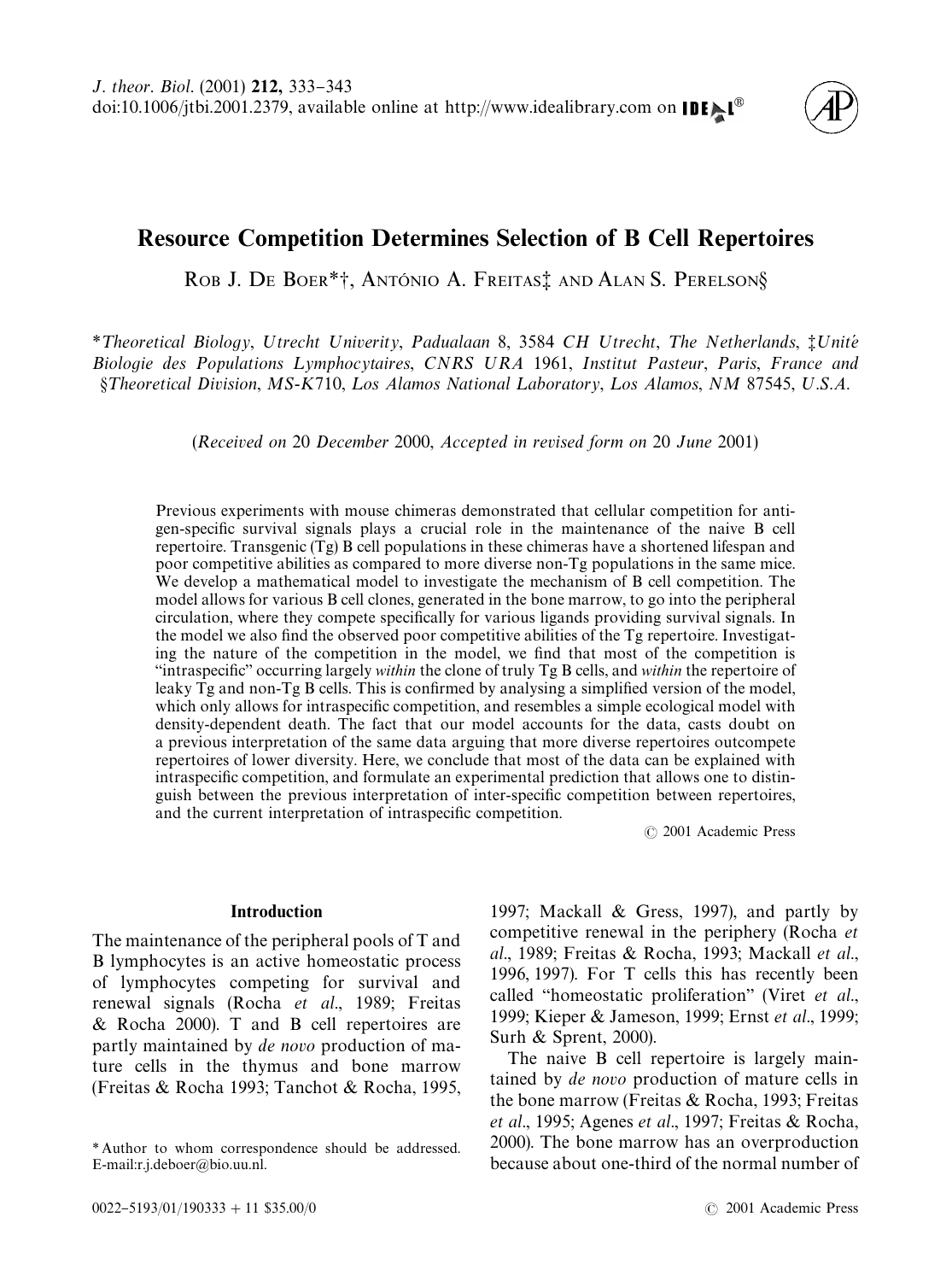pre-B cells is sufficient for maintaining a normal peripheral B cell pool size (Agenes *et al*[., 1997\).](#page-9-0) Similarly, parabiosis experiments show that the B cell production of one mouse suffices for maintaining normal peripheral B cell numbers in at least three mice [\(Agenes](#page-9-0) *et al*., 1997) The *de novo* production of naive B cells in the bone marrow (Agenes *et al*[., 1997\)](#page-9-0) seems independent of the peripheral B cell population size. Thus, the naive B cell repertoire appears to be under homeostatic control where the peripheral survival rate depends on the population density [\(Freitas](#page-9-0) *et al*., [1995; Agenes](#page-9-0) *et al*., 1997; [Freitas & Rocha, 2000\).](#page-9-0) In this manner, density-dependent peripheral survival rates can compensate for differences in bone marrow production, which accounts for the phenomenon of homeostasis. Thus, there is no typical "pre-programmed" lymphocyte lifespan [\(Freitas & Rocha, 1993;](#page-9-0) [Tanchot & Rocha,](#page-10-0) [1997, 1998\)](#page-10-0), because the death rate is at least partly determined by the total lymphocyte density.

A major question in lymphocyte homeostasis is whether competition between lymphocytes involves ligands (resources) specifically stimulating the antigen receptor. We have previously developed models for competition in T cell repertoires, and have shown how the diversity of the repertoire depends on the diversity of resources the clones in the repertoire are competing for [\(De Boer & Perelson, 1997\).](#page-9-0) For naive T cells it is relatively well established that TCR/MHC interactions are essential for survival [\(Witherden](#page-10-0) *et al*[., 2000\).](#page-10-0) Naive B cell survival also requires the BCR because B cells lacking the V-region of the IgM receptor have a very short lifespan [\(Rosado & Freitas, 1998\).](#page-10-0) The fact that the BCR is *required* for B cell survival does not necessarily imply that B cells are *competing* for antigen-specific signals, however. It could be that the lifespan of the B cells that are rescued by tickling the BCR remains determined by competition for non-specific resources like lymphokines, adhesion molecules, and/or "space" in the lymphoid tissue. Previous *in vivo* experiments with transgenic mice, however, demonstrated that competition for antigen-specific resources does play a crucial role in the survival of naive B cells [\(Freitas](#page-9-0) *et al*., 1995) [and also of CD8` T cells (Freitas *et al*[., 1996\)\]](#page-10-0). We will here develop a mathematical model to improve the interpretation of these fairly complicated experimental results.

Irradiated recipient mice reconstituted with mixtures of bone marrow cells from different donor mice showed that the survival time of the B lymphocytes from one donor depends on the presence, and the repertoire diversity, of the other donor [\(Freitas](#page-9-0) *et al*., 1995). In these experiments lethally irradiated mice were reconstituted with normal and/or transgenic bone marrow cells. Even allowing for the usual "leakiness" of the transgenic (Tg) B cells, the immunoglobulin diversity of the Tg repertoire should be considerably smaller than that of a non-Tg repertoire. Nevertheless, mice reconstituted with 100% Tg bone marrow cells obtain approximately normal steady-state total B cell numbers. Mice reconstituted with mixtures of non-Tg and Tg bone marrow cells in different ratios, always had more than a proportional number of non-Tg B cells in their peripheral repertoire [\(Freitas](#page-9-0) *et al*., 1995). Very similar results were obtained with parabiosis experiments with normal and transgenic mice [\(Agenes](#page-9-0) *et al*., 1997). Thus, increasing B cell repertoire diversity seems to increase the competitive ability of the repertoire as a whole. This strongly suggests that antigen-specific competition is involved in the homeostasis of naive B cell repertoires.

The data in Freitas *et al*[. \(1995\)](#page-9-0) have previously been analysed with a mathematical model describing the non-Tg and the Tg repertoire as two competing (meta) populations [\(McLean](#page-10-0) *et al*., 1997). Varying the parameter describing the competition between the Tg repertoire and the non-Tg repertoire, this model was able to fit the data. This result was therefore interpreted to mean that a more diverse repertoire could outcompete a less diverse repertoire [\(McLean](#page-10-0) *et al*., 1997).

Antigen-specific competition functions at the level of the individual clones, however, and not at the level of whole repertoires. Thus, we here develop a new model that explicitly considers the individual B cell clones in the non-Tg and the Tg repertoire, and a variety of ligands these clones are competing for. Summing over all the individual clones within the non-Tg and in the Tg repertoire, we obtain data from our model that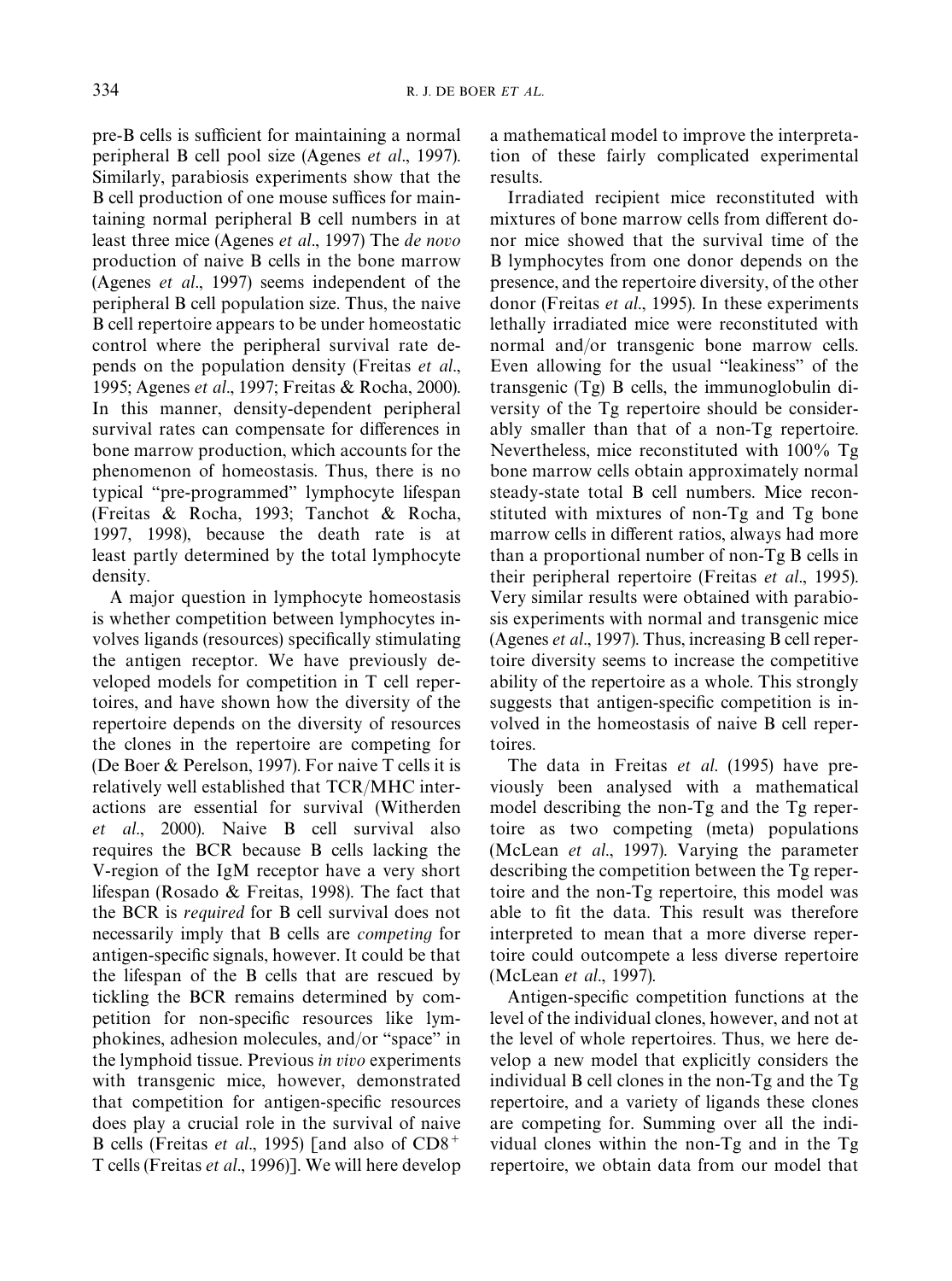<span id="page-2-0"></span>also fit the experimental data o[f Freitas](#page-9-0) *et al.* [\(1995\),](#page-9-0) and provide an alternative explanation for the preferential survival of the non-Tg B cells when placed in competition with Tg B cells. We find that "intraspecific" competition *within* the Tg-repertoire is sufficient to explain the data.

## **Methods**

We mathematically model the data presented by Freitas *et al*[. \(1995\).](#page-9-0) Lethally irradiated  $(850-900 \text{ rad})$  host mice  $(8 \text{ week}, \text{ female})$ C57BL/6, Iffa Credo, France) received i.v. a total of  $4 \times 10^6$  bone marrow cells from donor mice mixed at different ratios. The mice were kept in specific pathogen-free conditions; most B cells in the repertoire should therefore be naive. The donor mice were "non-Tg" C57BL/6 IgH<sup>b</sup>; "MD4", a C57BL/6 line expressing a transgene coding for the  $\mu^a + \delta^a$  heavy and light chains of an antibody to hen egg-white lysozyme (HEL) [\(Goodnow](#page-10-0) *et al.*, 1988); and "SP6", a C57BL/6 line expressing a transgene coding both  $\mu^a$  heavy and light chains of a complete BALB/c antibody to 2,4,6 trinitrophenol (TNP) [\(Rusconi & Kohler, 1985\).](#page-10-0) According to previous experiments, these populations could be ranked linearly by competitive ability as non- $Tg > MD4 > SP6$  [\(Freitas](#page-9-0) *et al.*, [1995\).](#page-9-0) For the BrdU labeling, mouse chimeras were injected i.p. with 1 mg of BrdU every 12 h for  $1, 3$  or 6 consecutive days. Purified bone marrow and spleen cells from BrdU-injected chimeras were detected according to published protocols [\(Freitas](#page-9-0) *et al*., 1995).

#### Model

Consider an immune repertoire composed of many naive B cell clones  $B_i$ . Each clone is maintained by a source  $m_i$  of specific cells from the bone marrow. For simplicity, we ignore the relatively small contribution of naive B cell renewal, i.e. the naive B cells in our model do not divide. The average lifespan of any B cell in a repertoire is determined by interactions with "antigenspecific survival signals", here called "epitopes". Competition for survival signals comes about when specific B cells decrease the epitope availability by temporarily binding with the epitopes.

B cells receiving sufficient survival signals have a slow death rate *d*; B cells receiving fewer survival signals are assumed to have higher death rates.

Since all the B cells of one particular clone  $B_i$  have the same specificity, they have to interact with the same set of epitopes in order to obtain survival signals. The niche overlap between the cells of a clone is therefore always larger than that with cells of other clones. This is typical for resource competition: the within-clone, i.e. "intraspecific", competition is always stronger than the "inter-specific" competition between clones of different specificities.

B cell clones can be specific for a number, say *c* (for "connectivity"), of different epitopes, and hence compete with all other clones having a specificity for any of these epitopes. Let there be *e* epitopes and *n* B cell clones in the model. Since the concentrations and the affinities of epitopes providing survival signals are not known, we scale their concentrations to one and treat the affinities as fixed random parameters between zero and one. The information on who interacts with whom can therefore be gathered in an  $n \times e$ interaction matrix *K*, with elements  $0 \le K_{ij} < 1$ , in which each row lists the interactions of one particular clone. Since there is no information on the topology of the interaction of the B cell repertoire with the epitopes maintaining it, we let this matrix be random. Other topologies are not expected to affect the results. On average each row in the matrix has *c* non-zero elements for the affinities of the (randomly chosen) epitopes the clone interacts with.

When cells compete for epitopes, the net availability of each epitope *j* at equilibrium is

$$
F_j = \frac{1}{1 + \sum_i^n K_{ij} B_i},\tag{1}
$$

where  $B_i$  is the density of B cell population *i*. In the absence of B cells each epitope has a scaled availability of  $F_j = 1$ . Increasing B cell numbers in the denominator decreases the epitope availability. Equation (1) has been derived previously in models describing the binding of lymphocytes to ligands [\(De Boer & Perelson, 1994, 1995,](#page-9-0) [1997\).](#page-9-0)

The total survival signal to a clone *i* is the sum over all affinity and availability weighted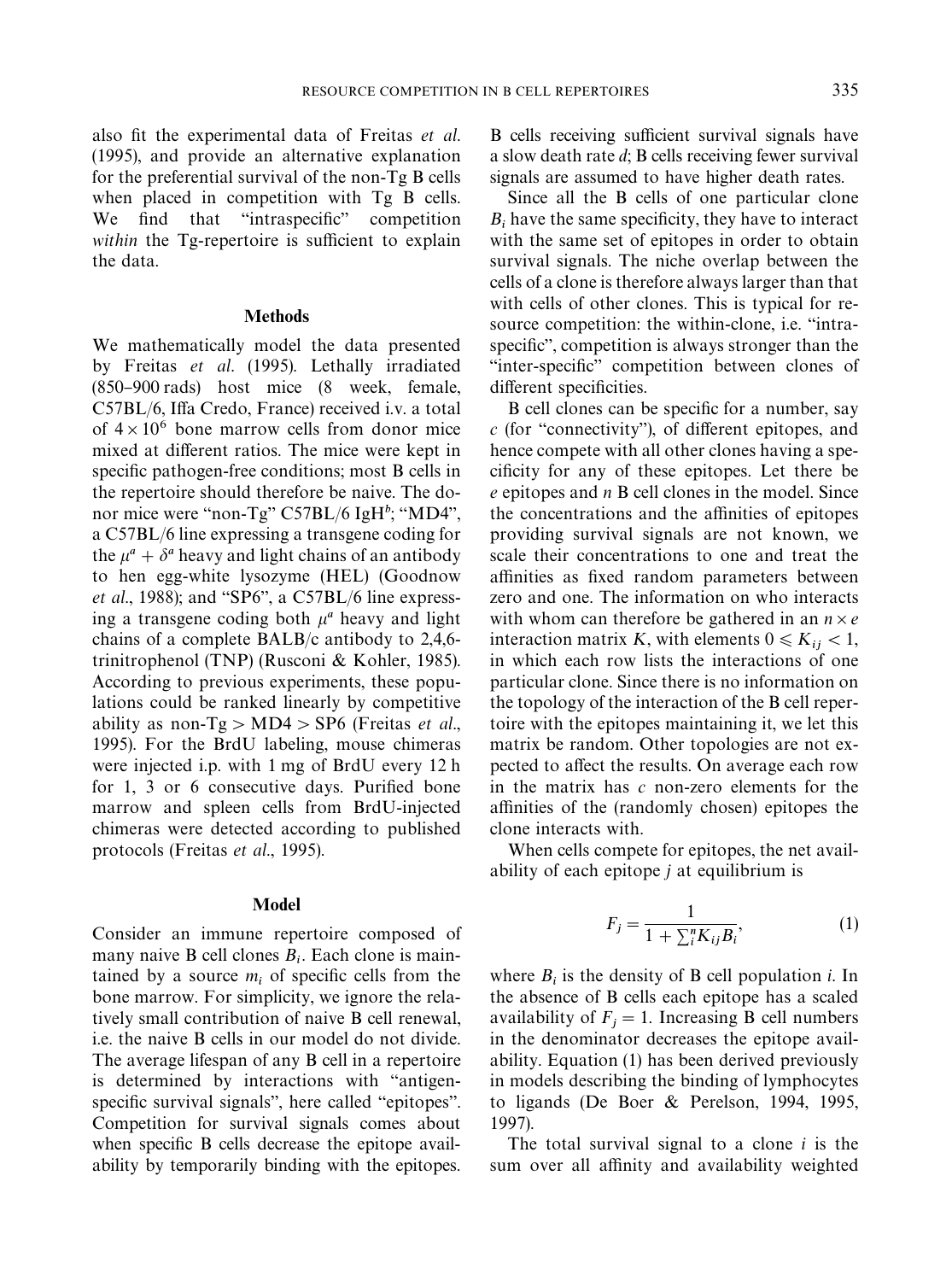<span id="page-3-0"></span>epitopes, *F*j, i.e.

$$
S_i = \sum_{j=1}^{e} K_{ij} F_j.
$$
 (2)

The B cell clones,  $B_i$ , are maintained by generation from the bone marrow at rate  $m_i$ , and have a density-dependent survival rate that is determined by the clonal survival signal  $S_i$ . Assuming that the rate of cell loss is inversely related to the survival signal we write that

$$
\frac{\mathrm{d}B_i}{\mathrm{d}t} = m_i - \frac{dc}{2S_i} B_i,\tag{3}
$$

where  $m_i$  defines the clonal source from the bone marrow, and *d* is the death rate constant in the absence of competition. The death rate constant is multiplied by a factor *c*/2 to make the average loss rate of a clone in the absence of competition independent of the connectivity parameter *c*. In the absence of competition  $F_i = 1$ , and each clone is expected to receive a total stimulus of  $S_j = c\hat{K}$ , where  $\hat{K} = 0.5$  is the average interaction strength. The precise form of the competition function in eqn  $(3)$  is not expected to affect the results since we have obtained very similar behavior with models where the antigen-specific competition term was regulating clonal renewal rates [\(De](#page-9-0) [Boer & Perelson, 1997\)](#page-9-0).

In the model we consider three categories of B cells differentiating from Tg and from non-Tg bone marrow progenitors: (i) truly Tg B cells, expressing the antigen receptor encoded by the transgene only, (ii) leaky-Tg B cells, expressing the Tg antigen receptor plus a randomly rearranged new one, and (iii) non-Tg B cells, expressing a randomly rearranged antigen receptor. After reconstitution, let  $P_T$  be the fraction of transgenic B cell precursors in the bone marrow, and let  $P_L$  be a "leakiness" parameter denoting the fraction of transgenic bone marrow cells producing B cells expressing both a random receptor and the Tg receptor. Thus, the fraction of leaky-Tg B cells is  $P_T P_L$ , and the fraction of truly Tg precursors in the bone marrow is  $P_T(1 - P_L)$ .

 The diversity of the non-Tg and the leaky-Tg repertoires should be proportional to the corresponding number of bone marrow precursors. If we consider a bone marrow consisting of *M* bone

marrow cells, then we expect  $n_l = P_L P_T M$  leaky-Tg and  $n_n = (1 - P_T)M$  non-Tg clones, and one truly Tg clone with  $(1 - P_L)P_T M$  bone marrow precursors. Thus, the total diversity of the system,  $n = 1 + n_l + n_n$ , varies between  $n = M$  in a completely non-Tg system (where  $P_T = 0$ ) and  $n = 1 + P_L M$  in a fully transgenic system (where  $P_T = 1$ ). The parameters *M*,  $P_T$ , and  $P_L$  thus determine the diversity *n* in our model. The total diversity of the model repertoire should be so large that it does not limit the total number of B cells (se[e De Boer & Perelson, 1997\).](#page-9-0) We have tested the robustness of our results by allowing for a higher diversity by increasing *M* ten-fold. If each bone marrow cell produces one cell per day then the source rate of new cells entering the periphery  $m_i = (1 - P_L)P_T M$  cells/day for the truly Tg clone. Further, if we assume that each non-Tg and leaky-Tg bone marrow cell produces B cells with different specificities, then  $m_i = 1$ cell/day for each such specificity.

The model was coded in the C programming language, and the equations were solved using a Runge–Kutta variable time step integration routine (Press *et al*[., 1988\)](#page-10-0). We only depict steadystate results, i.e. for any parameter setting the system was run until the unique state state was approached (see the appendix).

#### Results and Discussion

#### TOTAL B CELL NUMBERS

The experimental data on the competition between the repertoires of non-Tg B cells and those derived from the transgenic MD4 or SP6 bone marrow cells are summarized in [Fig. 1.](#page-4-0) In both experiments the total B cell numbers in the spleen (see the circles in [Fig. 1\)](#page-4-0) increase with the fraction of non-Tg cells. In the spleen the fraction of Tg B cells is always lower than that in the inoculum (or that in the bone marrow) [\(Freitas](#page-9-0) *et al*., 1995). Thus, on average, non-Tg B cells are positively selected, demonstrating the superior resource competition of the non-Tg repertoire, and leading to the counterselection of Tg B cells. In the double transgenic chimeras of MD4 with SP6 cells one finds that the MD4 repertoire is preferentially selected (Freitas *et al*[., 1995\).](#page-9-0) This competitive superiority of the MD4 repertoire is reflected i[n Fig. 1](#page-4-0) by the higher fractions of  $Tg$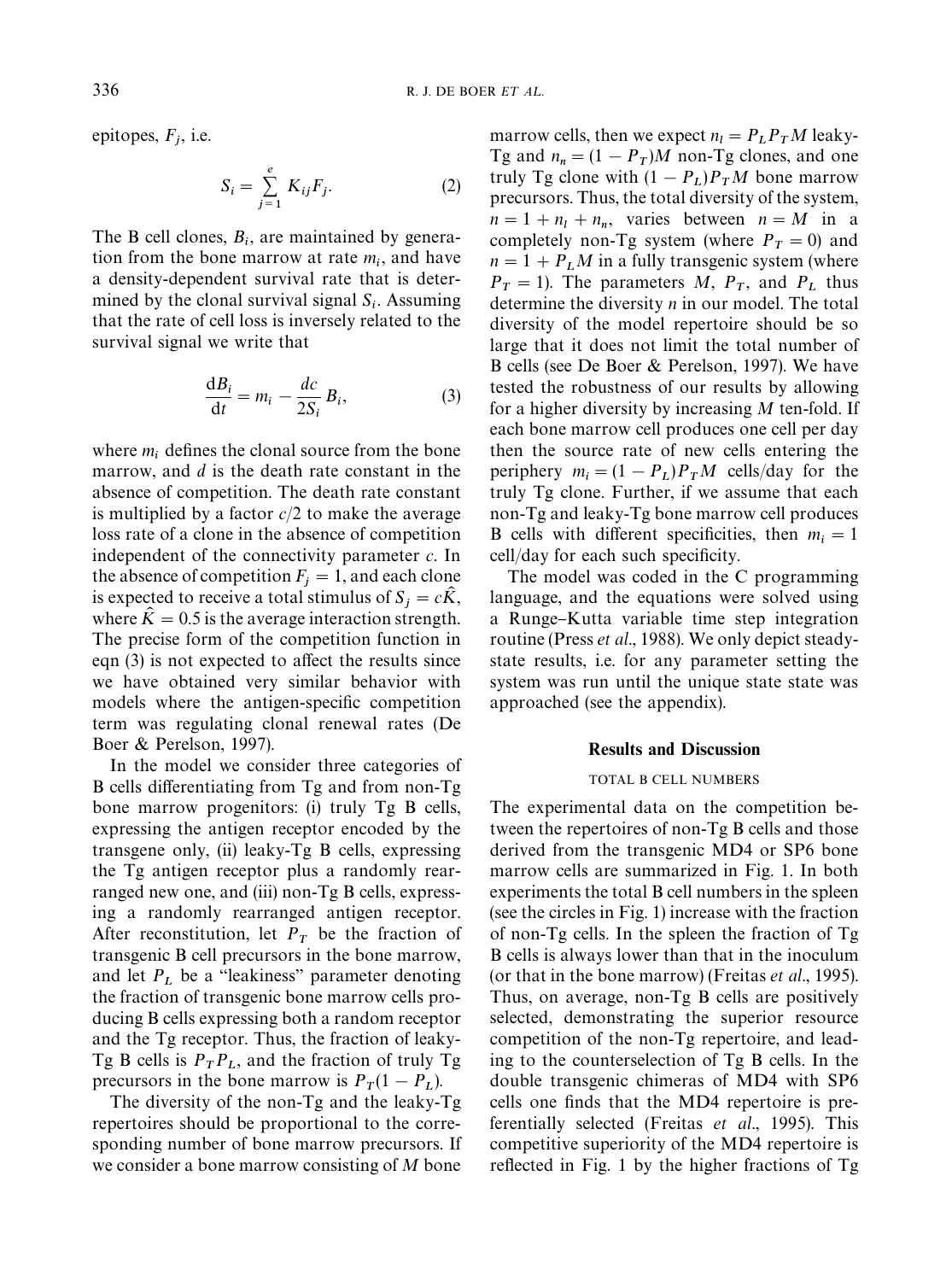<span id="page-4-0"></span>

FIG 1. A comparison of the model behavior with the competition data as provided by Table 1 in [Freitas](#page-9-0) *et al*. (1995). Panels (a) and (b) depict the data in millions of B cells per spleen as a function of the fraction of non-Tg bone marrow cells the mice were reconstituted with. Total B cell numbers are indicated by the circles and the numbers of non-Tg B cells are indicated by black diamonds. The numbers of splenic Tg B cells, i.e. MD4 in panel (a) and SP6 in panel (b), are indicated by the squares. Due to their superior competition the fraction of non-Tg B cells in the spleen is always larger than the fraction of non-Tg cells in the bone marrow inoculum. Total B cells increase somewhat with increasing fractions of non-Tg B cells. Panels (c) and (d) depict similar data from the mathematical model for a leakiness of 10% (c), and 5% (d), respectively. The dashed line depicts the total number of truly transgenic B cells. Total B cell numbers in panels (c) and (d) are steady-state numbers (as attained by computer simulation) and were divided by  $M$  to normalize to an average population size. Parameters  $M = 500$  bone marrow cells,  $c = 10$  connections,  $e = 100$  epitopes,  $d = 10^{-3}/\text{day}$ , and  $P_L = 0.1$  in (c) and  $P_L = 0.05$  in (d). For leaky-Tg and non-Tg clones  $m_i = 1$  B cell/day, and for the truly Tg clone  $m_i = (1 - P_L)P_T M$  cells/day.

B cells in Fig. 1(a), depicting a non-Tg/MD4 chimera, as compared to those in Fig. 1(b), depicting a non-Tg/SP6 chimera.

The steady-state behavior of our mathematical model [see Fig. 1(c) and (d)] can be compared with the data  $\lceil$  in Fig. 1(a) and (b)], by changing the fraction  $P_T$  of Tg cells in the model bone marrow. In our model the size of the Tg population is in arbitrary units, and is the sum of the size

of the truly Tg clone and all leaky-Tg clones. Similarly, the size of the non-Tg repertoire is the sum of the clone sizes of all non-Tg clones. Setting the leakiness parameter,  $P_L$ , to 10%, we obtain ratios of total transgenic and non-Tg B cells that are qualitatively similar to those of the MD4 data [see Fig.  $1(c)$ ]. The main difference between the model and the data is the somewhat larger increase in total B cell numbers in the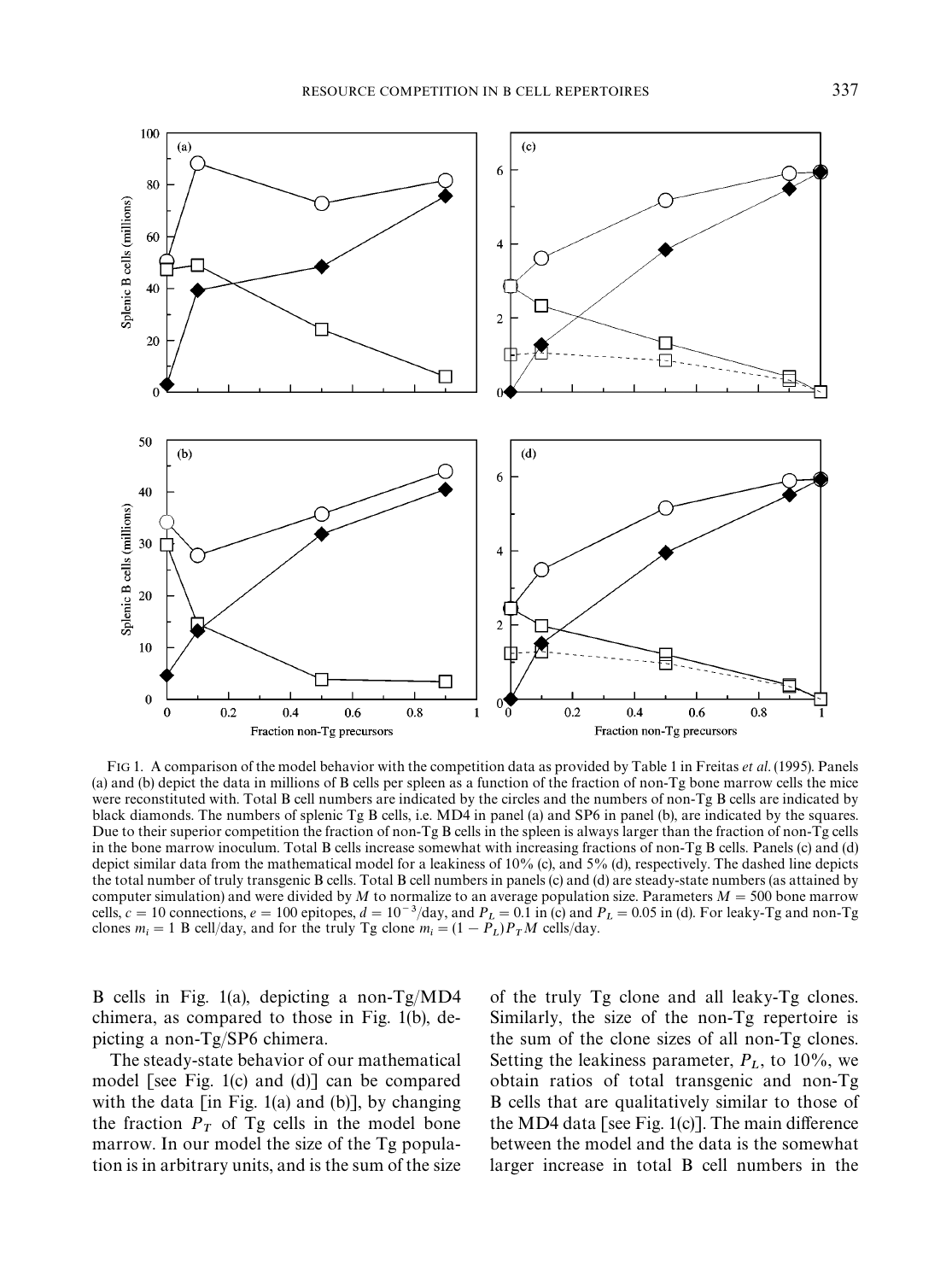model when the fraction of non-Tg precursors is increased. In comparative models, the steadystate total number of cells is determined by the total number of resources (i.e. epitopes) being exploited by the repertoire as a whole [\(De Boer](#page-9-0) [& Perelson, 1997\).](#page-9-0) Increasing the repertoire diversity by increasing the fraction of non-Tg cells in the bone marrow, should therefore increase total B cell numbers. This effect should disappear when there exists an additional non-specific regulation of B cell survival rates, and/or when the diversity of the Tg repertoire is so large that it maximally exploits all epitopes (i.e. when the parameter  $M$  is set sufficiently large).

The data obtained in the non-Tg/SP6 chimera are qualitatively similar to those of the non-Tg/MD4 chimera. Both experiments can therefore be accounted for with this model. One way to achieve this is to assume that the diversity of the functional SP6 repertoire is somewhat lower than that of the MD4 repertoire. In our model this can be implemented by reducing the leakiness to 5% [see [Fig. 1\(d\)\].](#page-4-0) This allows the Tg MD4 repertoire to recognize a wider diversity of ligands than the Tg SP6 repertoire, i.e. to have a wider variety of niches.

Our model allows us to dissect the Tg repertoire into the truly Tg clone and the leaky-Tg clones. In [Fig. 1\(c\) a](#page-4-0)nd [\(d\)](#page-4-0) the dashed line depicts the total size of the truly Tg clone. The truly Tg clone attains its maximum size when the fraction of Tg precursors in the bone marrow is maximal. This was expected because increasing the number of Tg bone marrow cells increases the source of truly Tg B cells. Since the truly Tg B cells are all competing for the same set of ligands this is, however, also expected to intensify their competition for survival signals, which should be reflected in increased death rates at high Tg ratios. Indeed similar results were found in recent experiments with  $RAG^{-/-}$  mice in which non-Tg B cells compete with monoclonal MD4 Tg B cells (Freitas, work in progress).

#### DEATH RATES

In [Freitas](#page-9-0) *et al*. (1995) the turnover in the non-Tg and the Tg repertoires was studied by BrdU labeling. Mice reconstituted with non-Tg and Tg cells were given repeated injections of BrdU,

which is incorporated in dividing cells in both the bone marrow and the periphery. In mice with mixtures of bone marrow cells containing 10% non-Tg cells, after 6 days of BrdU administration, 10% of the non-Tg splenic B cells, 20% of the SP6-Tg splenic B cells, and 25% of the MD4-Tg splenic B cells were labeled with BrdU. Thus, in the presence of non-Tg cells, Tg B cells had an least two-fold higher turnover than the non-Tg B cells. In double Tg chimeras, reconstituted with 50% MD4 and 50% SP6 bone marrow cells, 12% of both the SP6 and the MD4 spleen cells were labeled with BrdU at day six ([Freitas](#page-9-0) *et al*., 1995). Considering that total B cell numbers are approximately at steady state, implying that cell division is approximately balanced by death, these BrdU data argue for higher death rates of Tg B cells in the presence of non-Tg B cells.

Comparing the average Tg B cell death rate (diamonds) with those of the non-Tg B cells (triangles), the results of our model are very similar to the BrdU data (see [Fig. 2\)](#page-6-0). At 10% non-Tg cells in the inoculum, we find a four-fold higher death rate in the Tg compartment. At 90% non-Tg precursors, the average death rate of Tg B cells has decreased, and that of non-Tg increased, such that the difference is much smaller. The short average lifespan of Tg B cells is entirely due to the rapid death rates of the truly Tg cells: on average the leaky-Tg B cells live somewhat longer than the non-Tg B cells (see [Fig. 2\).](#page-6-0) Additionally, the decrease in the death rate of Tg B cells when the fraction of non-Tg cells in the inoculum increases is largely due to the truly Tg B cells (circles i[n Fig. 2\).](#page-6-0)

These results suggest that the major effect of increasing the fraction of Tg cells in the bone marrow is increasing the death rate of truly Tg B cells. This is confirmed by parabiosis experiments [\(Agenes](#page-9-0) *et al*., 1997). Increasing the fraction of Tg bone marrow cells increases the source of truly- $Tg$  B cells, which intensifies the withinclone competition between truly Tg cells for their survival signals. In Fig. 7 o[f Freitas](#page-9-0) *et al*. (1995) we indeed show that in some cases in the lowest fraction of Tg precursors, there are more than expected Tg B cells in the periphery. The increase in the average death rate of non-Tg B cells seen in [Fig. 2 i](#page-6-0)s due to a similar mechanism. Increasing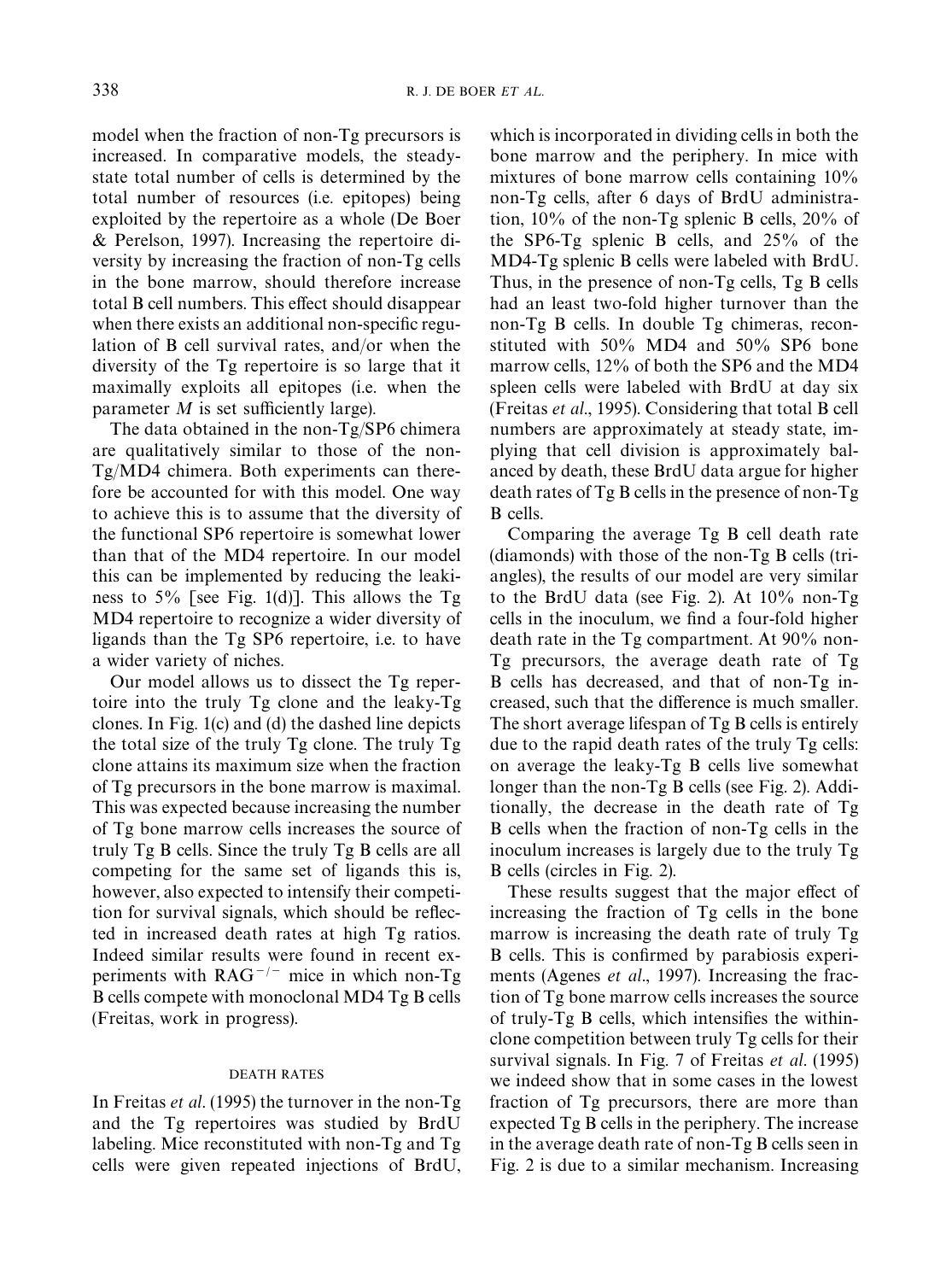<span id="page-6-0"></span>

FIG 2. Average cellular death rates in the model. We compute average death rates by calculating at steady state  $(\sum 0.5dB_i c/S_i)/\sum B_i$  over all classes of Tg and non-Tg B cells; the average death rate of (circles) truly Tg B cells, (squares) leaky-Tg B cells, (black diamonds) all Tg B cells, and (black triangles) non-Tg B cells. The main effect of increasing the fraction of non-Tg bone marrow is to decrease the death rate of the truly Tg B cells. Parameters as i[n Fig. 1 w](#page-4-0)ith  $P_L = 0.1$ . Note that the result that leaky-Tg B cells have somewhat longer lifespans than non-TG B cells need not be realistic, because one could argue that leaky-Tg B cells, expressing the same total number of BcRs as non-Tg B cells, should have a somewhat lower avidity per ligand.  $(\bigcirc$ — $\bigcirc$ ) truly-Tg,  $(\Box$  heaky-Tg;  $\blacklozenge \blacktriangle$  total-Tg;  $\blacktriangle \blacktriangle$  non-Tg.

the total bone marrow source of non-Tg B cells, also intensifies the (more diffuse) competition amongst the non-Tg cells, leading to somewhat higher death rates.

Thus, the experimental fact that Tg cells at a 50/50 Tg/Tg ratio had a lower death rate than Tg cells at a 90/10 Tg/non-Tg ratio [\(Freitas](#page-9-0) *et al*., [1995\),](#page-9-0) need not imply that Tg B cells live shorter due to the presence of non-Tg B cells. In the 50/50 Tg/Tg experiment each Tg population has a smaller total bone marrow source than the Tg population in the 90/10 Tg/non-Tg experiments. Hence, slower death rates of Tg B cells were to be expected in these Tg/non-Tg chimeras. Below this interpretation is reformulated into a testable experimental prediction.

Summarizing, the mathematical model suggests a novel mechanism for poor competitive ability of Tg B cells: we no longer need to invoke much competition between the non-Tg and the Tg repertoire to explain the data. The

major effect of increasing the fraction of  $Tg$  bone marrow cells is increased in the Tg B cell numbers. By intraspecific competition this increases the death ates of truly Tg B cells. This is investigated further below.

#### MEAN FIELD MODEL

Since B cells are competing for resources [\(Freitas](#page-9-0) [& Rocha, 2000\),](#page-9-0) it seems only natural that most of the competition in the truly Tg B cell clone is with the other truly Tg cells of this clone. To obtain survival signals, all B cells from the truly Tg clone have to interact with the same set of epitopes. Moreover, if the truly Tg clone is very large, the majority of the B cells that are competing for this particular set of epitopes are expected to be truly Tg B cells. This would imply that most of the competition amongst the truly Tg cells occurs largely within the clone of truly Tg B cells, i.e., is intraspecific. In a model developed below we implement intraspecific competition only, and show that the model can account for the experimental data.

Since truly Tg B cells interact with a subset of the epitopes only, we expect little influence of truly Tg B cells on the survival rates of leaky-Tg and non-Tg B cells. Most of the epitopes maintaining the survival of non-Tg and leaky-Tg B cells are not recognized by the truly Tg B cells. Hence most of the competition amongst non-Tg and leaky-Tg B cells is with other non-Tg and leaky-Tg B cells. In the model developed below we therefore combine the leaky-Tg with the non-Tg B cell clones into one "diverse" repertoire in which most of the competition is again intraspecific.

This verbal argument is investigated by simplifying our model. Considering the diverse repertoire of leaky-Tg and non-Tg B cells as a single population, and considering one clone of truly Tg cells, we obtain a model with two differential equations. First, consider the total number of B cells in the diverse repertoire of  $n_n + n_l$  non-Tg and leaky-Tg B cell clones. Clones in this diverse repertoire have an identical source from the bone marrow, an average affinity  $K = 0.5$ , and an average of *c* interactions in a set of *e* epitopes. Since each of the  $n_n + n_l$  clones has probability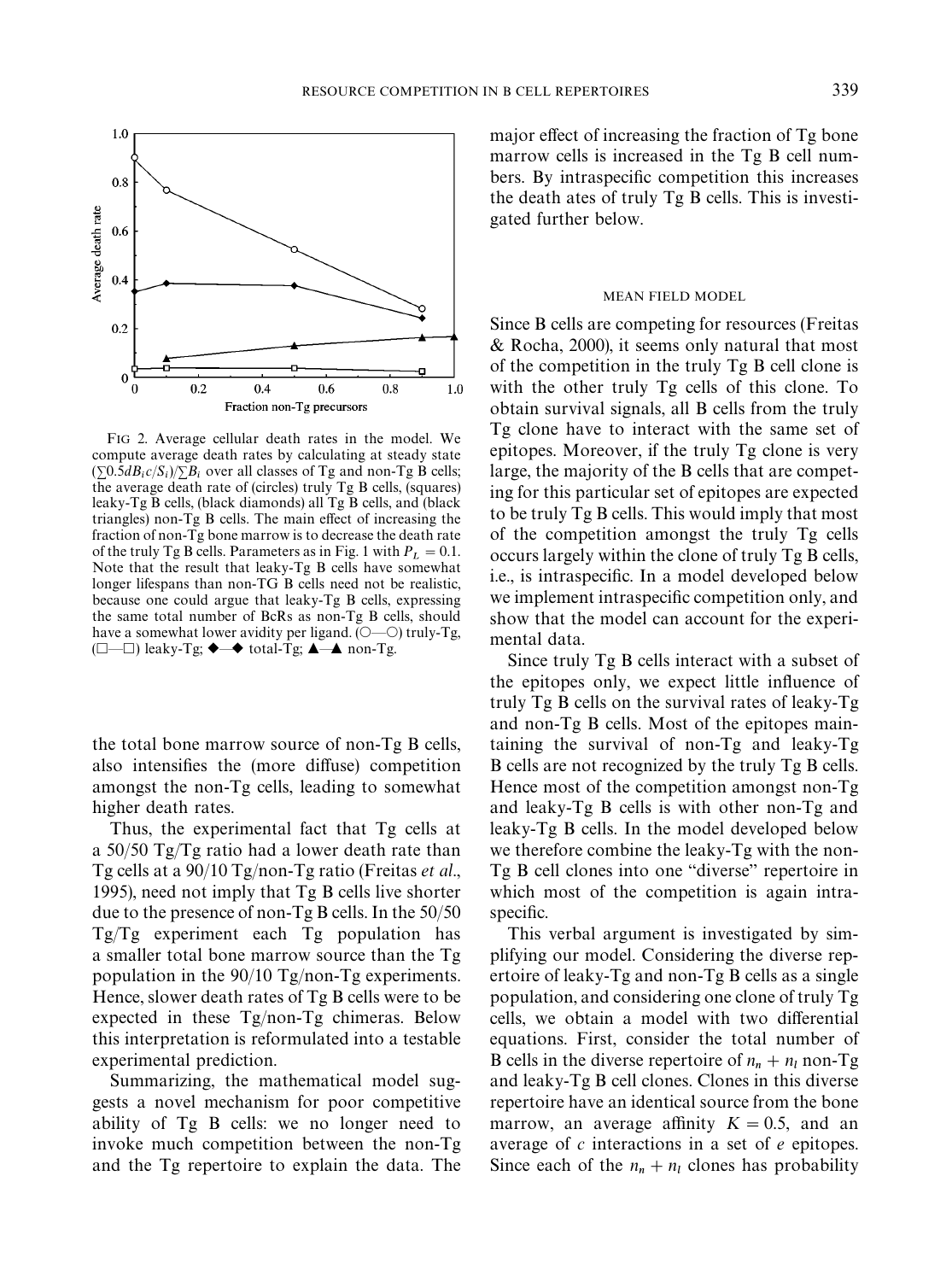*c*/*e* to interact with any particular epitope, the average epitope availability is

$$
\hat{F}_j = \frac{1}{1 + 0.5Bc/e}
$$

and hence

$$
\hat{S}_i = 0.5c\hat{F}_j = \frac{c}{2 + Bc/e} \,,\qquad (4)
$$

where *B* is the total number of B cells in the diverse repertoire of non-Tg and leaky-Tg B cells. Comparing with [Eq. \(1\),](#page-2-0) one sees that the competition with truly Tg cells has been ignored. The average survival signal  $\hat{S}_i$  decreases as a function of the total number of B cells in the diverse repertoire. [Equation \(3\)](#page-3-0) still represents the dynamics of a single B cell clone in this repertoire, but is now identical for each clone, and can hence be multiplied with  $n_n + n_l$  to obtain an equation for the total number of non-Tg and leaky-Tg B cells in the repertoire. This gives

$$
\frac{\mathrm{d}B}{\mathrm{d}t} = n_n + n_l - \frac{dc}{2\hat{S}_i}B = n_n + n_l - \mathrm{d}B(1 + 0.5Bc/e),\tag{5}
$$

where  $n_n + n_l$  is the total source from the bone marrow. The last term reflects a conventional combination of normal death with density-<br>dependent death. Note that whenever  $B \gg e/c$  the density-dependent death dominates over the normal death. For our parameter values this is typically the case (see the [appendix\)](#page-10-0).

One can make a similar approximation for the truly Tg clone by assuming that most of the competition is within the truly Tg population. Each ligand  $F_j$  that is recognized by the truly Tg B cells,  $B_0$ , is interacting with all of them, i.e.

$$
\hat{F}_j = \frac{1}{1 + 0.5B_0}
$$

and hence

$$
\hat{S}_0 = 0.5c\,\hat{F}_j = \frac{c}{2 + B_0},\tag{6}
$$

where  $B_0$  is the population size of the truly Tg clone. This gives

$$
\frac{dB_0}{dt} = M - n_n - n_l - \frac{dc}{2\hat{S}_0} B_0
$$
  
= M - n\_n - n\_l - dB\_0(1 + 0.5B\_0). (7)

Note that the truly Tg source of  $M - n_n - n_l$  B cells/day is identical to the source used above of  $P_T(1 - P_L)M$  B cells/day.

 Equations (5) and (7) form a two-dimensional caricature model of the combined total non-Tg and leaky-Tg population *B*, and the truly Tg clone  $B_0$ . The form of the two equations is a source term, a linear death rate, and a nonlinear density-dependent death rate, which is entirely due to intraspecific competition. By assumption, this model has no inter-specific competition between the truly  $Tg$  clone  $B_0$  and the population *B* of non-Tg and leaky-Tg clones, i.e. there is no interaction between the two populations. Since leaky-Tg and non-Tg B cells only interact with a subset of all epitopes, i.e. because  $c/e$  < 1 in eqn (5), such B cells have less intraspecific competition than the truly Tg B cells in eqn (7). The truly Tg clone may nevertheless, be maintained at high population numbers when its source  $M - n_n - n_l$  is larger than the source  $n_n + n_l$  of the non-Tg/leaky-Tg cells. Due to the bone marrow source, there is no competitive exclusion in this model. Ultimately, the two populations should approach a stable steady state.

[Figure 3](#page-8-0) shows that the behavior of the caricature model is very similar to that of the full model, and therefore also fits the data reasonably well. Biologically, this means that one can account for the data by ignoring the competition between the truly Tg B cells and the B cells from the diverse non-Tg/leaky-Tg repertoire. This model therefore provides the following novel interpretation of the data. Since the truly Tg B cells all compete for one subset of all epitopes they face a stronger intraspecific competition than non-Tg or leaky-Tg B cells do. That explains their poor competitive ability and their shorter lifetimes. Increasing the proportion of non-Tg cells in the bone marrow decreases the source of truly  $Tg$  B cells, which relaxes their intraspecific competition for the survival signals recognized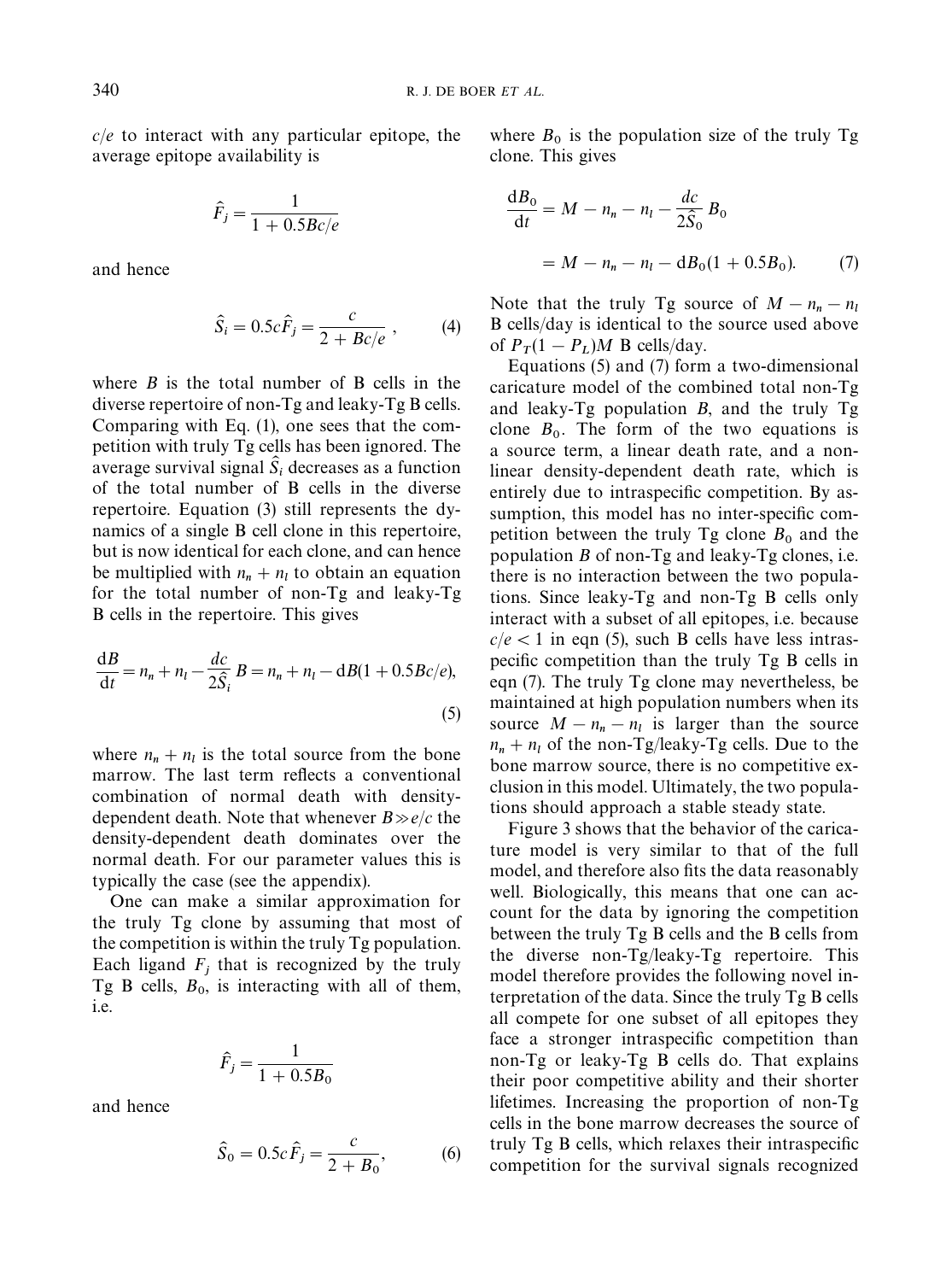<span id="page-8-0"></span>

FIG 3. A comparison of the caricature model (in panel a) that is based upon intraspecific competition only and the data for the full model in panel (b). Panel (b) is identical to Fig. 1(c); for further details see the legend of [Fig. 1.](#page-4-0) The total amounts of non-Tg and Tg B cells in panel (a) have to be calculated from the variables  $B$  and  $B_0$  in the caricature model. We use the same scaling as the full model by dividing the population size by the bone marrow output M. Further, the fraction  $n_l/(n_l + n_n)$  of the total population *B* corresponds to the leaky-Tg B cells. The remainder forms the non-Tg B cell population. Parameters as in [Fig. 1](#page-4-0) but  $P_L = 0.1$  throughout.

by truly Tg B cells. The truly Tg B cells therefore have the longest lifetimes when there are few truly Tg bone marrow precursors.

The fact that we can explain most of the data without invoking the postulated diversity-based competition between the non-Tg and the Tg repertoire of Freitas *et al*[. \(1995\)](#page-9-0) and [McLean](#page-10-0) *et al*. [\(1997\),](#page-10-0) obviously does not mean that this cannot play any role. In fact, we now have a mechanistic interpretation for "diversity-based competition", i.e. a diverse repertoire utilizes more different resources and hence faces less intraspecific competition.

#### A STRONG EXPERIMENTAL PREDICTION

How can we determine if the model is correct in suggesting that most of the data can be explained with intraspecific competition? The model makes a strong prediction about the average lifetimes of truly Tg cells as a function of the truly Tg bone marrow precursors. The average truly Tg B cell lifespan, as can be assessed by BrdU incorporation, should increase with the proportion of non-Tg B cell precursors in the bone marrow. Increasing the proportion of non-Tg B cell pre-

cursors reduces the number of truly Tg cells and thus is expected to relax the intraspecific competition amongst the truly Tg B cells. The same experiment is, however, expected to intensify the inter-specific competitive effects of non-Tg B cells on truly Tg B cells. Thus, intraspecific and interspecific competition predict opposite effects on the BrdU incorporation of truly Tg B cells. Using RAG knock-out mice one could repeat the experiments in the absence of leaky-Tg B cells, and test the novel prediction on the truly Tg B cell lifetimes.

#### **Conclusions**

The previous modeling study of these data [\(McLean](#page-10-0) *et al*., 1997) found evidence for interspecific competition by parameter fitting. Why are our results so different? Starting with a model for individual clones, and the different ligands they are competing for, we simplified this into a model that had the form of a conventional ecological model with density-dependent death rates. One difference is that the previous model [\(McLean](#page-10-0) *et al*., 1997) adopted a conventional term for competitive *growth*, and that we arrived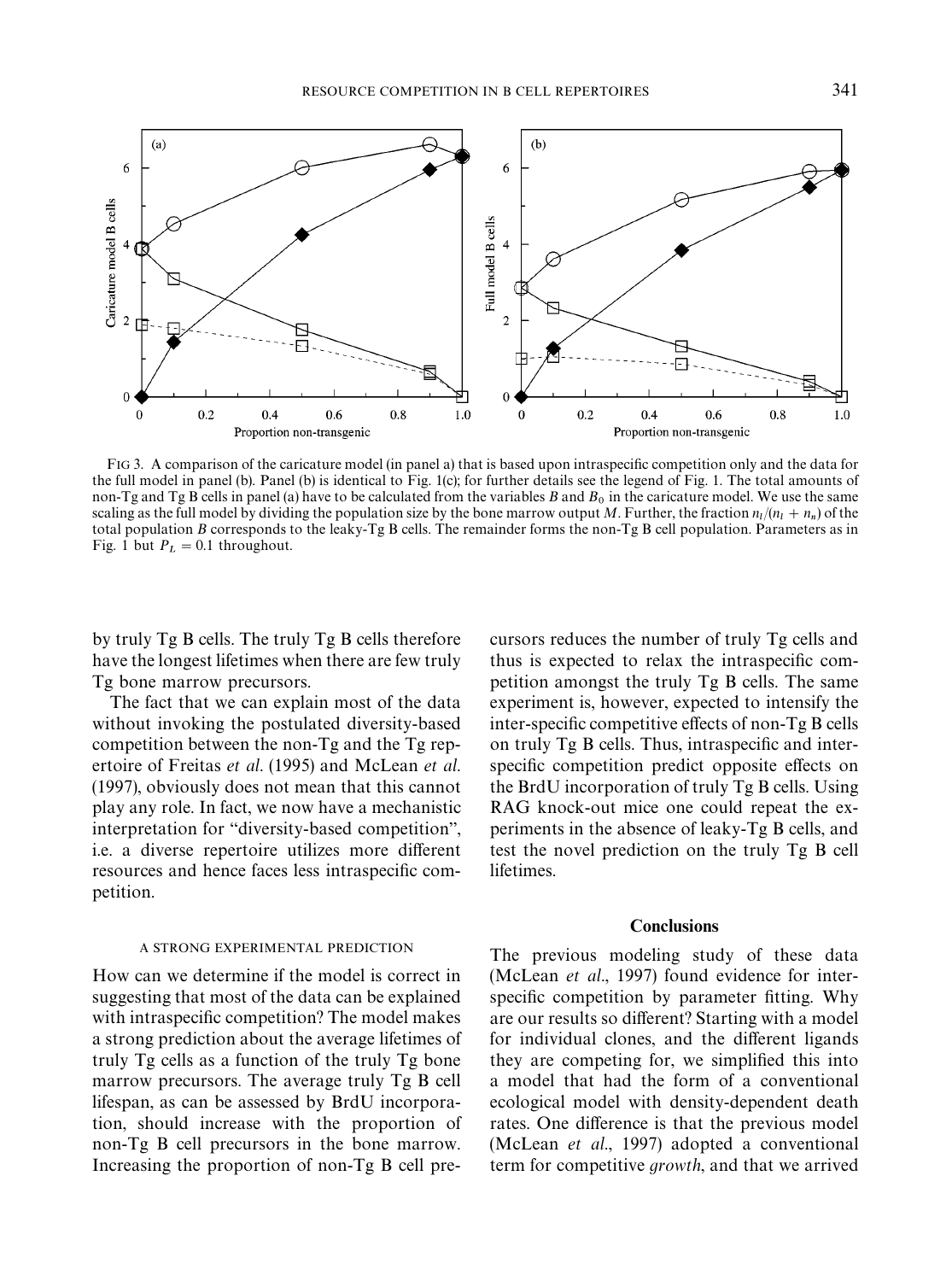<span id="page-9-0"></span>at—similarly conventional—terms for competitive B cell *survival*. A second difference is that we lumped the leaky-Tg B cell clones with the non-Tg population, rather than with the truly Tg clone (and consequently had to compute the total of Tg B cells employing an unknown leakiness probability  $P_L$ ). The *main difference* is, however, that the parameter fitting procedure of [McLean](#page-10-0) *et al*[. \(1997\)](#page-10-0) focused on estimating two interspecific competition parameters (i.e. the influence of the non-Tg repertoire on the Tg repertoire, and vice versa). By the structure of their model the intraspecific competition was based upon a shared parameter *K* representing the resources *both* populations were competing for. Hence, pure intraspecific competition was not a possible outcome of their fitting procedure. Instead, we arrived at the conclusion that most competition is intraspecific by studying a model where the form of the competition emerges from clonal interactions for ligands providing survival signals. We found, rather than assumed, that most of the competition is intraspecific.

In retrospect, the interpretation of intraspecific competition was to be expected because competition for antigens is a form of resource competition [\(McLean](#page-10-0) *et al*., 1997; Freitas & Rocha, 2000). Due to the lack of niche-differentiation, the intraspecific competition should always be stronger than the inter-specific competition between different species competing for resources. The novel interpretation of intraspecific competition is much simpler than the previous inter-specific interpretation because it only involves increased competition within the truly Tg clone when the fraction of Tg precursors increases. We no longer need to invoke a superior competitive ability of a diverse repertoire. It seems essential therefore to distinguish between these two forms of competition in interpreting these data. The modeling described in this paper prompted new experiments that are currently being carried out to test the novel interpretation.

In our model on the development of naive B cell repertoires we have assumed that all the competition for B cell survival signals is antigen specific. Obviously, we cannot exclude that there is additional competition for non-specific factors, i.e. some form of global competition, regulating total B cell numbers. Global competition can be incorporated in our model by increasing every matrix element  $K_{ij}$  with a fixed parameter defining the global influence that clone *j* has on clone *i*. Thus, the structure of the full model would remain the same. In the mean field model this global influence will appear as an additional inter-specific competition term. We therefore expect our results to be robust to allowing for some form of non-specific competition.

Our main result is that these data can be interpreted largely in terms of the intraspecific competition within the truly Tg clone, and that alterations of the fraction of Tg cells in the bone marrow alter the intensity of the intraspecific competition. We therefore predict that the average turnover rates in the truly Tg clone should be positively correlated with the fraction of truly Tg cells in the bone marrow, rather than negatively correlated with the fraction of non-Tg bone marrow cells.

Portions of this work were performed under the auspices of the U.S. Department of Energy. This work was financially supported by NIH Grant AI28433, NATO Grant GRC960019, the Theoretical Immunology program of the Santa Fe Institute funded by the Joseph P. and Jeanne M. Sullivan Foundation, and by ARC, ANRS MNERT and Sidaction Grants.

## REFERENCES

- AGENES, F., ROSADO, M. M. & FREITAS, A. A. (1997). Independent homeostatic regulation of B cell compartments. *Eur. J. Immunol.* **27,** 1801-1807.
- DE BOER, R. J. & PERELSON, A. S. (1994). T cell repertoires and competitive exclusion. *J. theor. Biol.* **169**, 375-390.
- DE BOER, R. J. & PERELSON, A. S. (1995). Towards a general function describing T cell proliferation. *J*. *theor*. *Biol*. 175, 567-576.
- DE BOER, R. J. & PERELSON, A. S. (1997). Competitive control of the self-renewing T cell repertoire. *Int*. *Immunol*. 9, 779-790.
- ERNST, B., LEE, D. S., CHANG, J. M., SPRENT, J. & SURH, C. D. (1999). The peptide ligands mediating positive selection in the thymus control T cell survival and homeostatic proliferation in the periphery. *Immunity* 11, 173-181.
- FREITAS, A. A. & ROCHA, B. B. (1993). Lymphocyte lifespans: homeostasis, selection and competition. *Immunol*. *Today* 14, 25-29.
- FREITAS, A. A. & ROCHA, B. (2000). Population biology of lymphocytes: the #ight for survival. *Annu*. *Rev*. *Immunol*. 18, 83-111.
- FREITAS, A. A., ROSADO, M. M., VIALE, A. C. & GRANDIEN, A. (1995). The role of cellular competition in B cell survival and selection of B cell repertoires. *Eur*. *J*. *Immunol*. 25, 1729-1738.